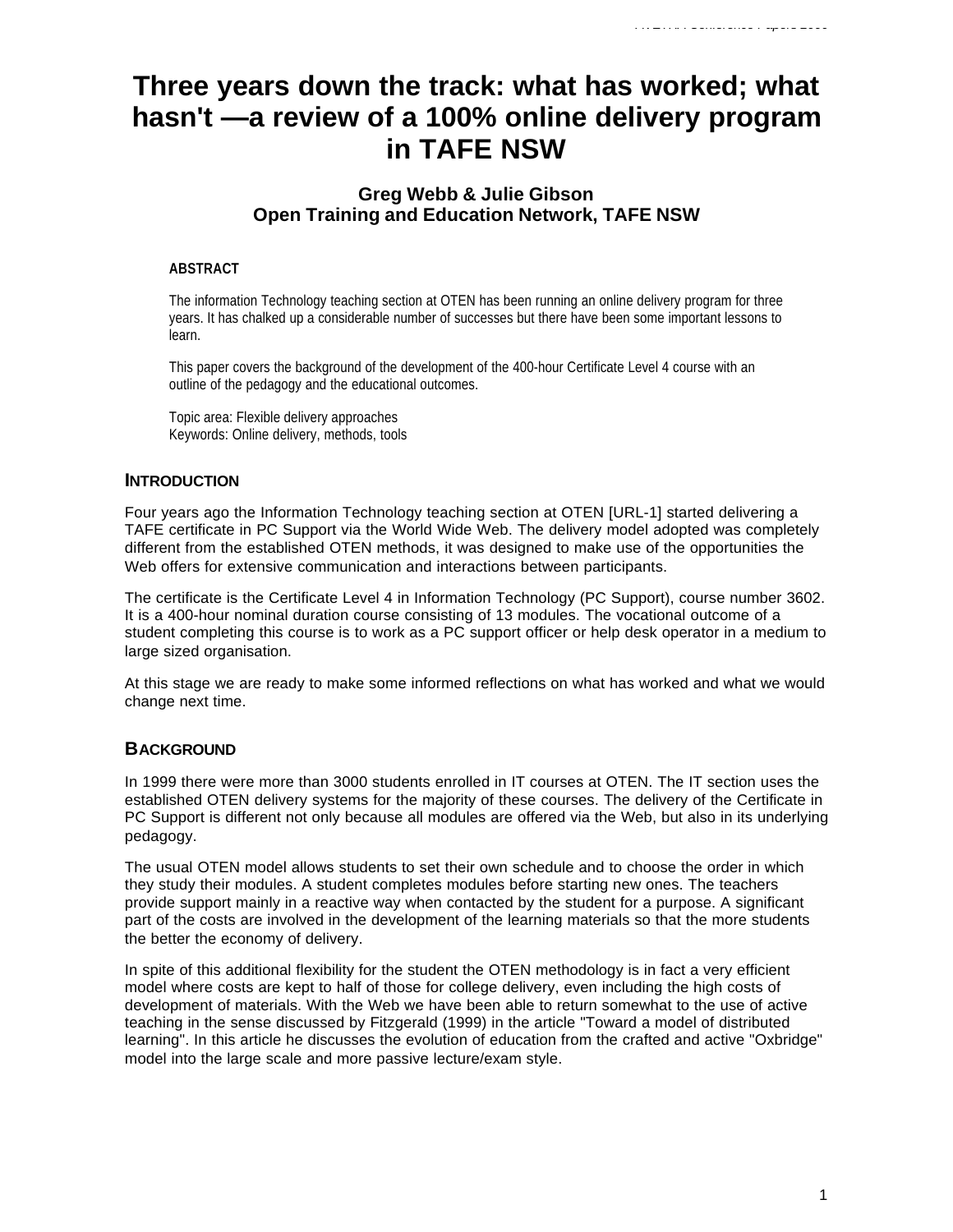## **Online teaching the PC Support Certificate**

The exciting thing about the Internet is the way in which it can be used for communicating between people, it is just as easy to send a message to a whole group as it is to send it to an individual. It allows the teachers to become an active motivating component in a student's learning process.

We delivered a single module using the WWW in 1996 and we examined closely what that group of students liked best about this method of study. What they liked best was the ability to communicate quickly and easily with us, both for learning the content and for sorting out administrative issues. They also loved being able to find out about the other students studying the same module and communicating informally with each other (Gibson 1997).

The following year when we offered a complete course we made sure that we preserved these aspects in our delivery style. We emphasised the human interactions and minimised the use of sophisticated multi media. Multi media would have limited which students could access our resources because of the limitations of telecommunications at the time. Because of ensuring that our lines of communication were well established we were able to take some risks with our delivery materials. They were often developed "just in time" to be released to the students and we depended on the students themselves carrying out the final review process because the teachers were able to quickly correct any errors or omissions.

The course is now in its fourth year as a 100 per cent online delivery. It has been very successful in its measurable outcomes and the levels of student satisfaction. The only reason it will be withdrawn in 2001 is because of changing curriculum offerings. In 1998 one of the online students won the TAFE NSW State medal for the course against many students studying in college classroom environments.

## **Outcomes**

A comprehensive analysis of the outcomes of the course was presented at ODLAA (Webb & Cilesio 1999a). Tables 1, 2 and 3 are updated tables to include the 1999 - 2000 data.

#### **Table 1: Working rates 1998-1999**

| <b>Working Rates</b> |     |  |  |  |
|----------------------|-----|--|--|--|
| 1998                 | 88% |  |  |  |
| 1999                 | 89% |  |  |  |

#### **Table 2: Module completion rates 1997-1999**

|      | <b>Module Enrolments</b> | <b>Modules Completed</b> | <b>Module Completion Rate</b> |
|------|--------------------------|--------------------------|-------------------------------|
| 1997 | 164                      | 65                       | 40%                           |
| 1998 | 172                      | 292                      | 62%                           |
| 1999 | 660                      | 472                      | 72%                           |

#### **Table 3: Course completion rates 1997-1999**

|      | <b>Enrolments   Withdrawal</b> |    | <b>Completed in first 12</b><br>months |     | <b>Completed to date</b> |     |         | Re-enrolled in<br>2001 |
|------|--------------------------------|----|----------------------------------------|-----|--------------------------|-----|---------|------------------------|
|      |                                |    |                                        | %   |                          | %   |         |                        |
| 1997 | 23                             |    |                                        | 22% |                          | 26% | run out |                        |
| 1998 | 50                             | 33 |                                        | 22% | 14                       | 28% |         |                        |
| 1999 | 64                             | 22 | 30                                     | 47% | 30                       | 47% |         |                        |
| 2000 | 56                             |    |                                        |     |                          |     |         |                        |

\*Adjusted for withdrawals in first 10 days

In the third year (Table 3), you can see the extraordinary jump in course completions in the first 12 months. This is in a large part due to the pro-active teaching style which was developed and refined by the third year.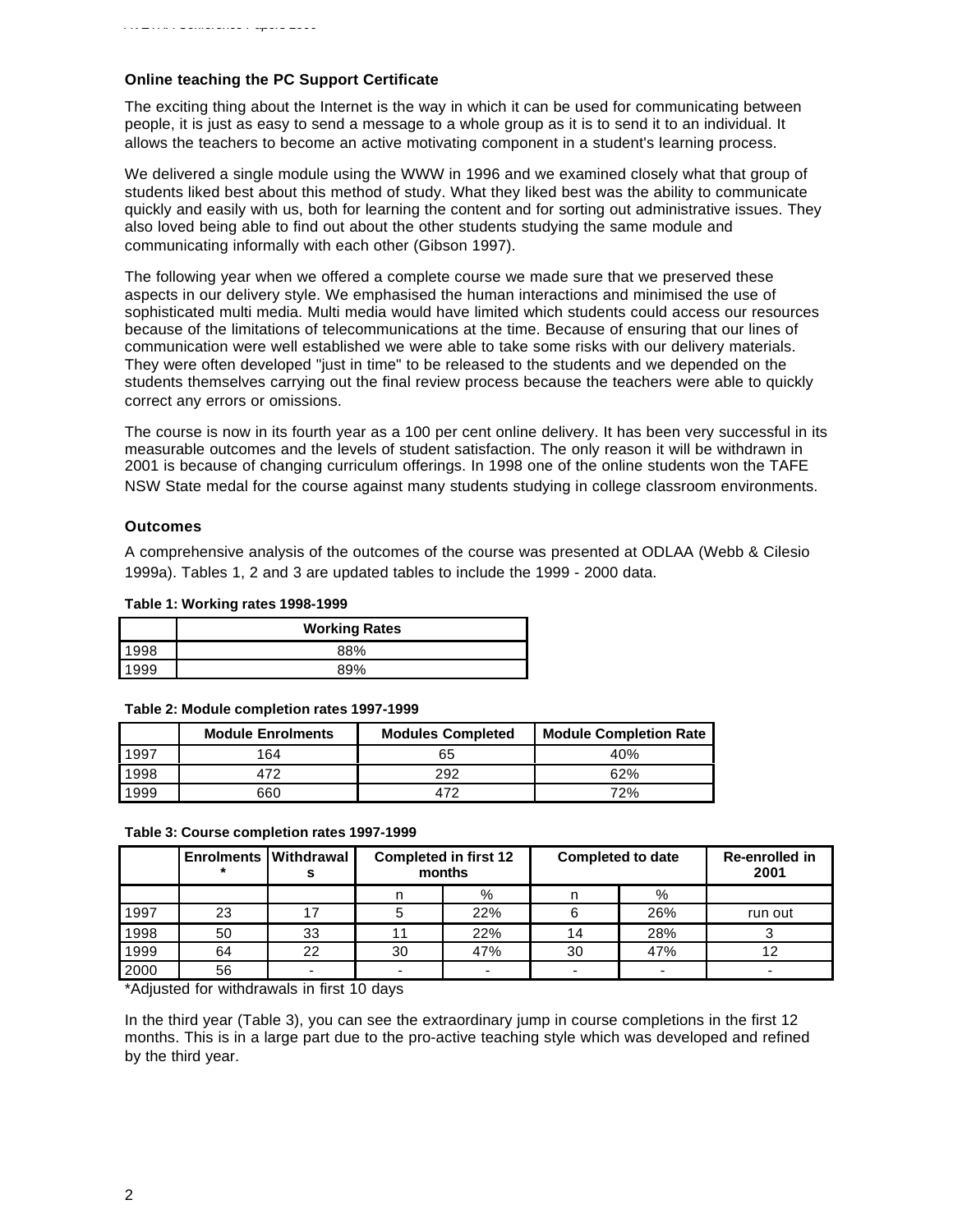# **THE TOOLS WE USED**

## **The server**

The technical base of our online delivery is a Netscape Enterprise web server and Informix back-end database running on a dedicated NT server with a permanent connection to the Internet, and a collection of HTML pages and LiveWire scripts. All the HTML pages conform to a site template with consistent navigation clues. Collectively it is called the OTEN InfoTech Virtual Campus (<http://vc.tafensw.edu.au>).



# **Figure 1: Home page of the OTEN InfoTech Virtual Campus**

#### **Provision of Information**

The metaphor used for the web site is a "virtual campus". The campus comprises a number of buildings which contain different categories of information. For example, course information is in the Campus Information Office and student contact details are in the Members Residence. Learning materials are in the Classrooms Buildings area of the campus.

**Figure 2: Clicking on the door opens up the classroom where all the learning resources are found.**



The classroom areas of the virtual campus are only accessible by students and members of staff. This is controlled by the Netscape Enterprise Web Server which asks for username and password. The virtual campus metaphor works very well as it allows students to guess where information is located based on prior experiences at school and TAFE colleges. It also provides a template so that all classrooms are structured the same and therefore provides consistency in navigation.

## **Annotations**

Annotations is a system developed at OTEN for use on the Virtual Campus. It provides three main functions.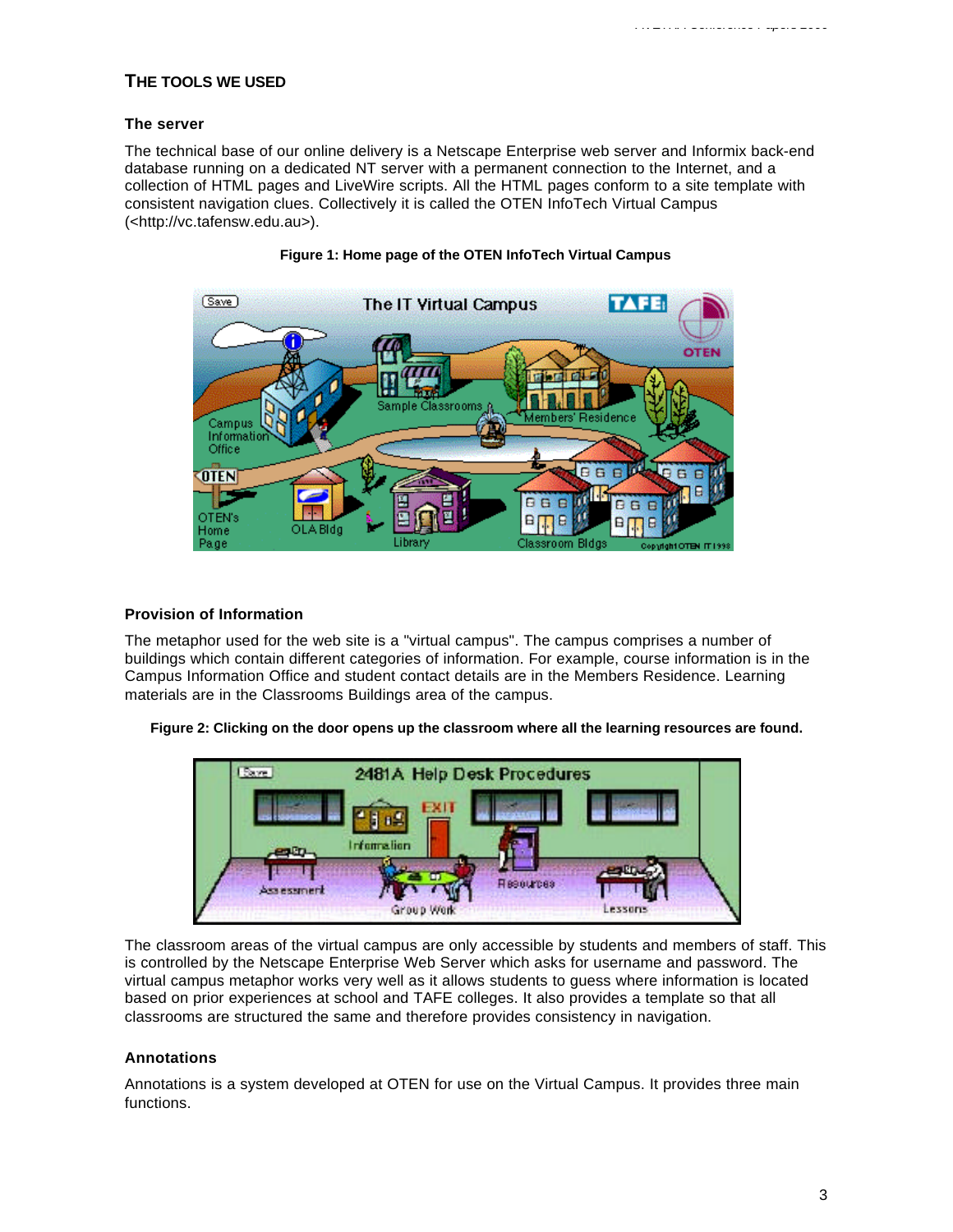- 1. It permits students to interact with the teacher and other learners by adding comments to a page (Figure 3). This is particularly powerful when used on learning material pages as it simulates face-to-face classroom interactions. A student can post a question to a page, all students see the question and then the teacher can post a response and again all students see the response. Hearing others ask questions and hearing the teachers answers is a very important learning strategy for many learners.
- 2. It provides a mechanism by which teachers can add and update their pages on the site without being physically present at a TAFE campus and ensures that pages have a familiar look and consistent navigation.
- 3. Because the annotation system stores all the students email addresses teachers and students can communicate with the whole class by sending an annotation, with no need to keep email addresses up to date.

#### **Figure 3: How annotations appear on a web page.**

The user must click on the links to see the questions and answers. The pencil icon is used to add annotations.

| 5 How many decimal numbers can be represented using positive and<br>negative integers using 8 bits:                                                                                             |                               |
|-------------------------------------------------------------------------------------------------------------------------------------------------------------------------------------------------|-------------------------------|
| A. 255<br>B. 512<br>C.256<br>D. 513                                                                                                                                                             |                               |
| O Question 5 - Allen Bosson - 17/4/97<br><b>A</b> re: Ouestion 5 - Julie Gibson - 21/4/97<br>Re-Re-Question 5 - Allen Bosson - 21/4/97<br><b>A Re-Ouestion 5 again - Julie Gibson - 22/4/97</b> | Ъ<br>$\overline{\mathcal{E}}$ |
| 6 The twos complement of 111001 is:                                                                                                                                                             |                               |
| A 111001<br>B.000101<br>C.001001<br>D. 111000<br>E.001000                                                                                                                                       |                               |

#### **Other communication technologies**

We use e-mail, text-based synchronous and asynchronous conferencing, Annotations and listserver distribution lists.

The e-mail server software is Netscape Mail Server 2.02. It runs on the main server system. All students are provided with an e-mail address in the 'vc.tafensw.edu.au' domain. These addresses are aliases to the students' real addresses and it is up to the students to keep their email address up to date.

The Virtual Campus links into a WebBoard [URL-3] which is customised for the use of our students. This is used for both asynchronous discussions within subjects and Chat sessions.

#### **Assessment system**

We provide no automated online assessment, all assessment items are sent to a teacher and commented on to provide feedback for the student to assist in improving and developing their skills. The materials contain text-based activities to allow the student to carry out self-assessment tasks.

We have nothing against on-line formative assessment but did not see it as important as making use of the Internet to foster increased levels of communication between the people. So our resources were directed away from developing on-line assessments.

Some assessments, particularly assignments are present on the Virtual Campus as HTML pages and can be opened and printed at any time. Tests on the other hand are only made available when the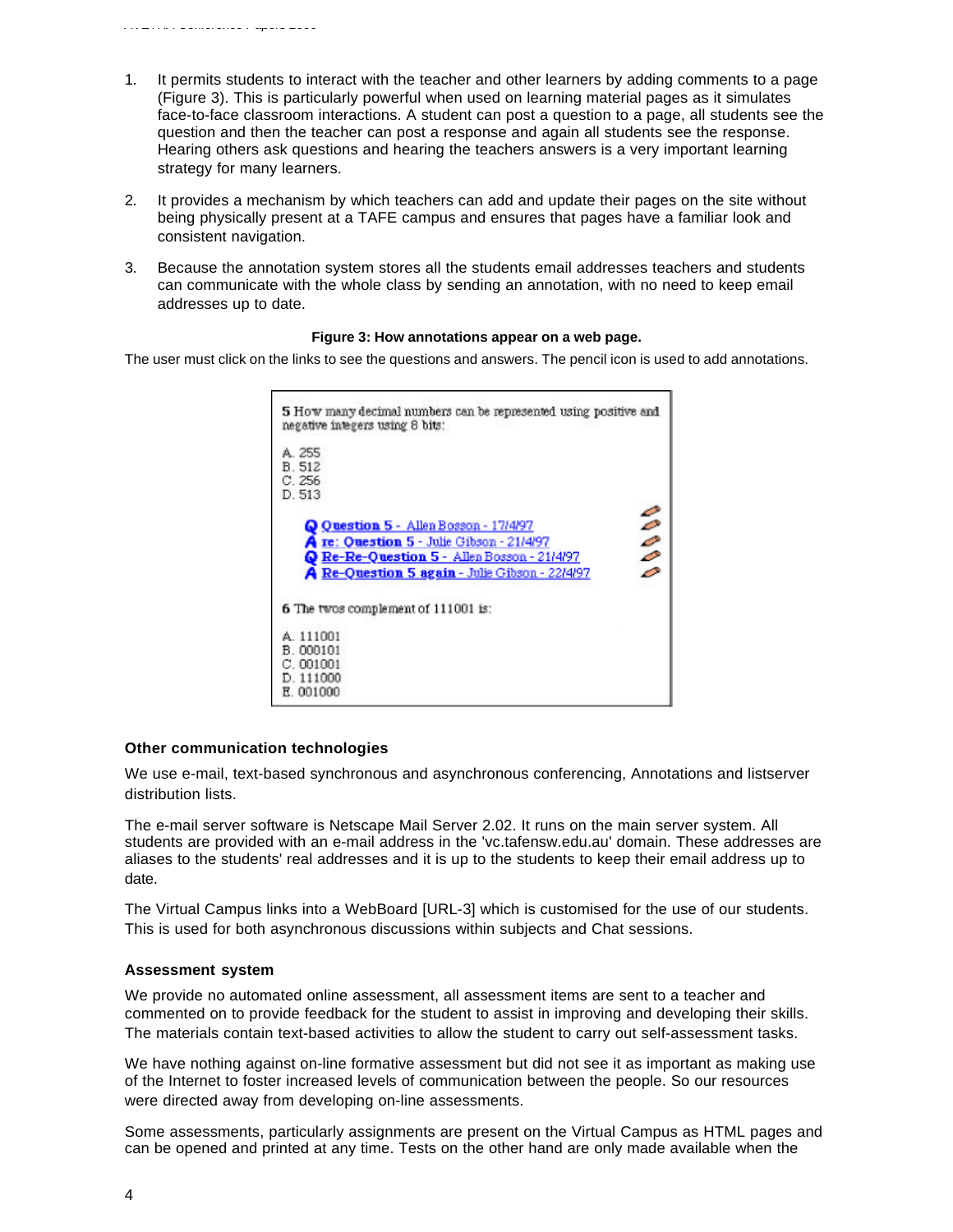student is ready to do the test. In addition, tests must be completed within a specified time. A supervisor must be present and sign a slip to establish this.

The assessment system issues a test to a student when requested as long as the requirements are met. When the student clicks on the link, their identity, the details about the test and the time at which it was requested are noted in the database. When the student has finished the test, she sends it back to a system e-mail address as an attachment. The system notes the time the e-mail is received and therefore the teacher will know how long the student had the test. In addition, the teacher, found from the database, will be notified that the student has returned their test and the student is sent an acknowledgment that the test paper has been received.

Teachers can publish student results as a web page in the Assessment area of their classroom, but this must be hand crafted since the system is not set up for this.

#### **Weekly Roll Call**

Students make contact on a weekly basis by registering a weekly roll call message. We use an Internet survey program called EForm [URL-4] to send the students a message to which they can reply. The returned messages are added to an Access database and an updated HTML page is published on the web site using the new information. We also create a roll call page for the whole term based on the weekly data.

## **WHAT WE DID WITH THE TOOLS**

"Computers alone cannot educate anyone" (Holmes 1999) And neither will the Internet, it's the people using these tools and how they do it that really counts. In a college the classroom provides an environment for learning, bringing teacher and learners together. The interactions between teachers and learners motivate and promote much of the learning. The classroom itself is just a place, as is the online environment. The tools listed above are just that, like the whiteboard or the overhead projector in a classroom, they are only of use when there are people actively using them.

The WWW allows us to make resources available to students that previously were only available by attendance at a college, but these resources are passive information until they are transformed into knowledge and then to learning (Fitzgerald, 1999) by the activities of the students and teachers. So how we make use of these tools is going to be what makes or breaks the project.

#### **Learner Profile**

Our students are made up of equal numbers of male and female, mostly aged between 30 and 40 years, and generally employed full-time. A majority live in metropolitan Sydney and all want to get a position involving PC Support. Their reasons for choosing to study online at OTEN vary but are basically due to being unable to attend a normal college program. Reasons include:

- Busy full-time job or life
- Geography and distance (Norfolk Island, far north, south and west NSW)
- Local college not offering this course
- Disability which prevents college attendance

## **Module Teaching**

The methods for teaching the individual modules is as follows:

#### **Modules are timetabled to have learner support**

Modules are offered at scheduled times so that a student completing all modules on time will be able to complete the course in a set time. This allows us to schedule practical workshops and also allows us to provide learner support for the time that a module is offered. This is similar to the way that most universities offer their distance education programs.

Learner support takes the form of an online teacher pro-actively working with the students by setting weekly goals, motivating the group and individuals, enhancing weekly learning tasks with topical additional material and dealing with module administrative matters.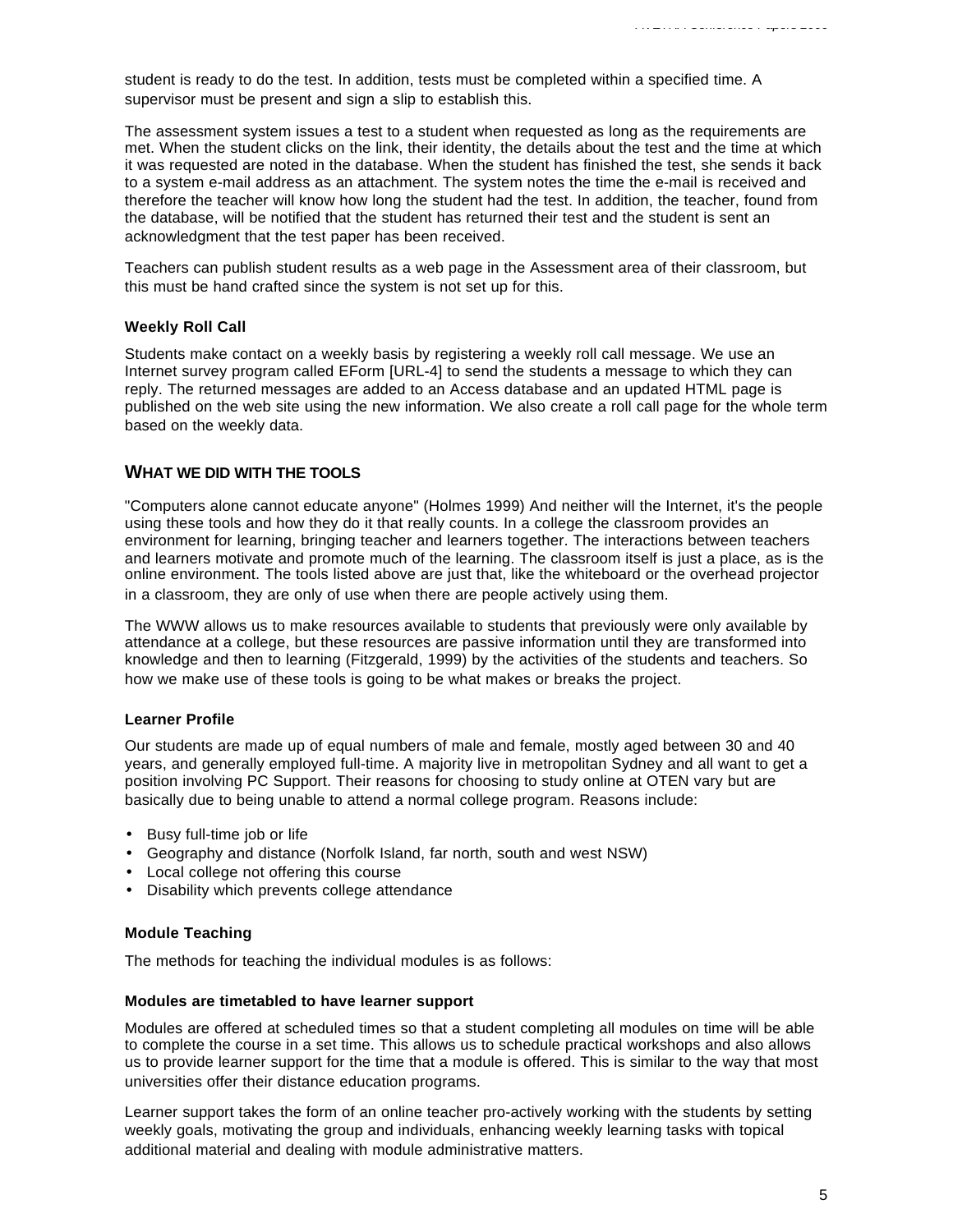Students are encouraged to stick to the study timetable. If a student falls behind then they can work at their own pace and complete the module at a later time but we cannot guarantee learner support outside timetabled period because of the cost of making teachers available in this way.

Learners that want to work ahead of the timetable can commence modules with no guaranteed learner support. Continuing students can either wait and study modules with a timetabled class or choose to study without learner support.

#### **Resources**

Learning materials have been instructionally designed to be suitable for self-paced learning. They are placed on the web site, but students can choose whether they want to print them and study offline or use a downloaded version offline or study online. The visual design of the web pages is such that the printed version is comfortable to read. In a paper by O'Hara and Sellen (1997) on the comparison of reading materials on paper and online, the authors concluded, "paper still continues to be the preferred medium for much of our reading activity." It was our early experience that students would print the materials rather than read them online. We used to assume that this was just an established habit but the work by O'Hara and Sellen has shown that there are many practical advantages to be had by reading text on paper which are missing from screen. Not least of these is the ability to utilise many senses at once to keep track of place and prepare for moving on.

Due to constraints of time and money we have not developed more specialised resources which can make use of the multi media possibilities of online learning. Also our priorities place human communications ahead of interesting but isolated interactions with the machine. Whenever possible teachers have directed students to make use of resources already available on the Web.

Practical workshops are provided where students had to travel to Sydney to carry out both some practical learning tasks and the assessments involving hands on skills with PCs.

#### **Assessment**

In the online environment we have, on the whole, adhered to the OTEN requirements for assignments and tests. Students can download a test in the presence of a supervisor. The test is taken and returned via e-mail and the supervisor signs a printed form and mails it back to OTEN.

Assignments for which there are no supervision requirements are downloaded from the classroom on the web site and usually returned by e-mail when complete. Each teacher will specify the format required for the documents submitted. We found from experience that the form the attachments take can cause enormous difficulty for teachers.

If the assignment includes materials which cannot be e-mailed then the teacher can specify that printed assignments be posted to OTEN.

#### **Reporting**

Teachers keep their own records of assessment events and send them in to OTEN regularly so that the records can be kept up to date, these records are used both for off-site teacher payments and for OTEN student records. When the student completes the module, a final result must be submitted to the TAFE student information system via an official mark sheet which is completed by hand.

This is an area where our system is duplicating effort and the administrative effort required by the teachers is unnecessarily time consuming.

#### **Selection of students**

Application for enrolment in the course can only be made online. A web form for the applicant's details is submitted online and the data collected in the database. We do not accept postal applications as basic Internet competency is one of our additional entry requirements and online submission is taken as a partial indication of competency.

The data collected from the online application helps with processing the applications during the selection process and also provides us with basic contact information for successful applicants.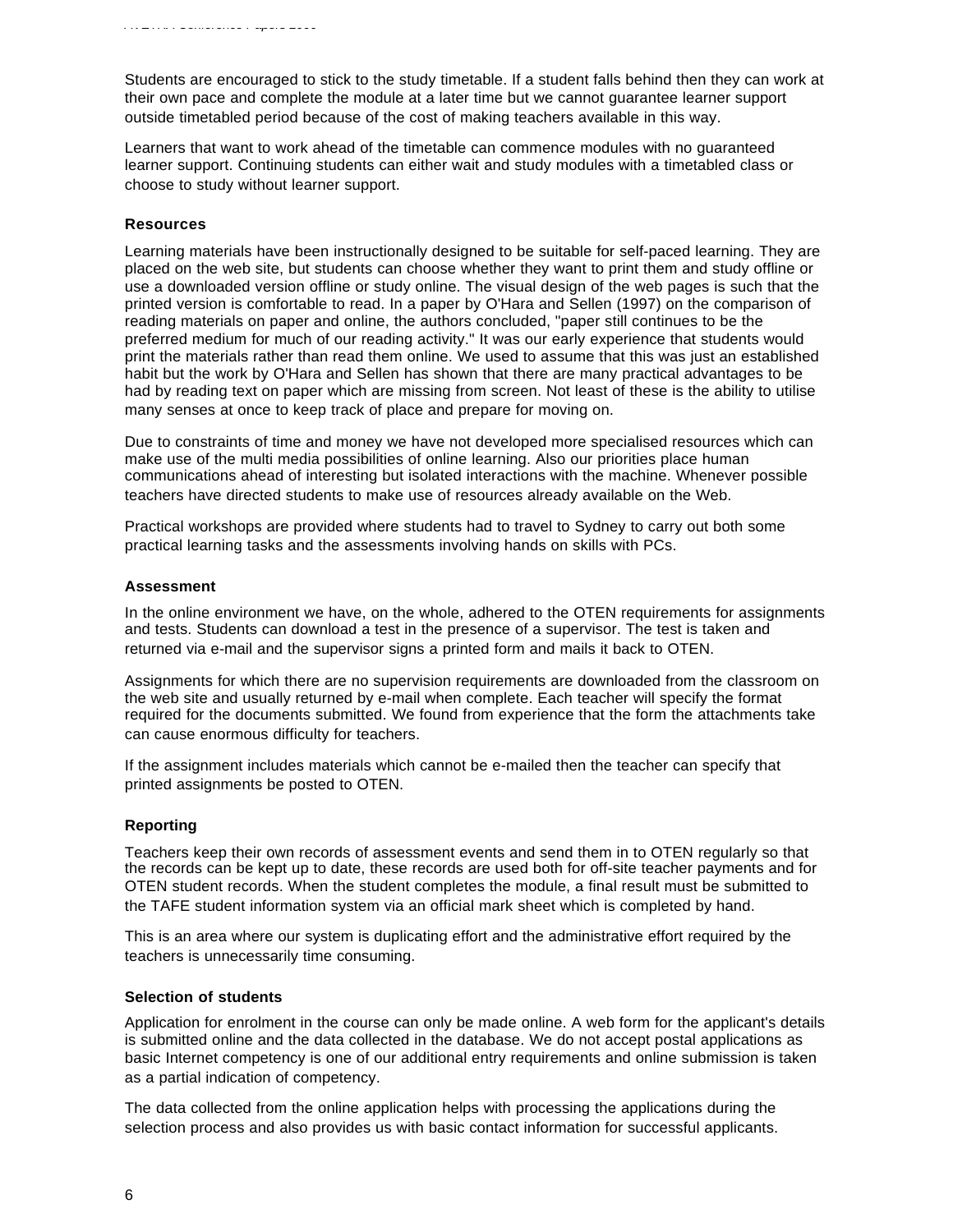The data collected at this stage is separate from the official TAFE enrolment information and this creates another source of unnecessary duplication of administrative effort.

## **Learning Community**

We work very hard at maintaining a learning community by making use of the networking ability of the Web in the following ways:

- Online teachers provide weekly announcements in their online classrooms to inform and motivate learners.
- Teachers appear to be available to answer questions by e-mail and annotations at all times through the students' ability to submit their questions as they think of them.
- Synchronous and asynchronous discussion groups are available as teaching devices.
- The course manager writes two newsletters a week. One newsletter is for students and covers general issues and matters relating to the course. The second newsletter is for staff and replaces the weekly staff meeting announcements.

# **ANALYSIS OF THE TOOLS AND TECHNIQUES**

The actual choices made were not necessarily the best possible solutions but were often just what we could get at the time. Having worked with this system for a full three years now we know more about what we would like to have in the best of all possible worlds. Table 4 is a summary of our conclusions about what worked and what didn't.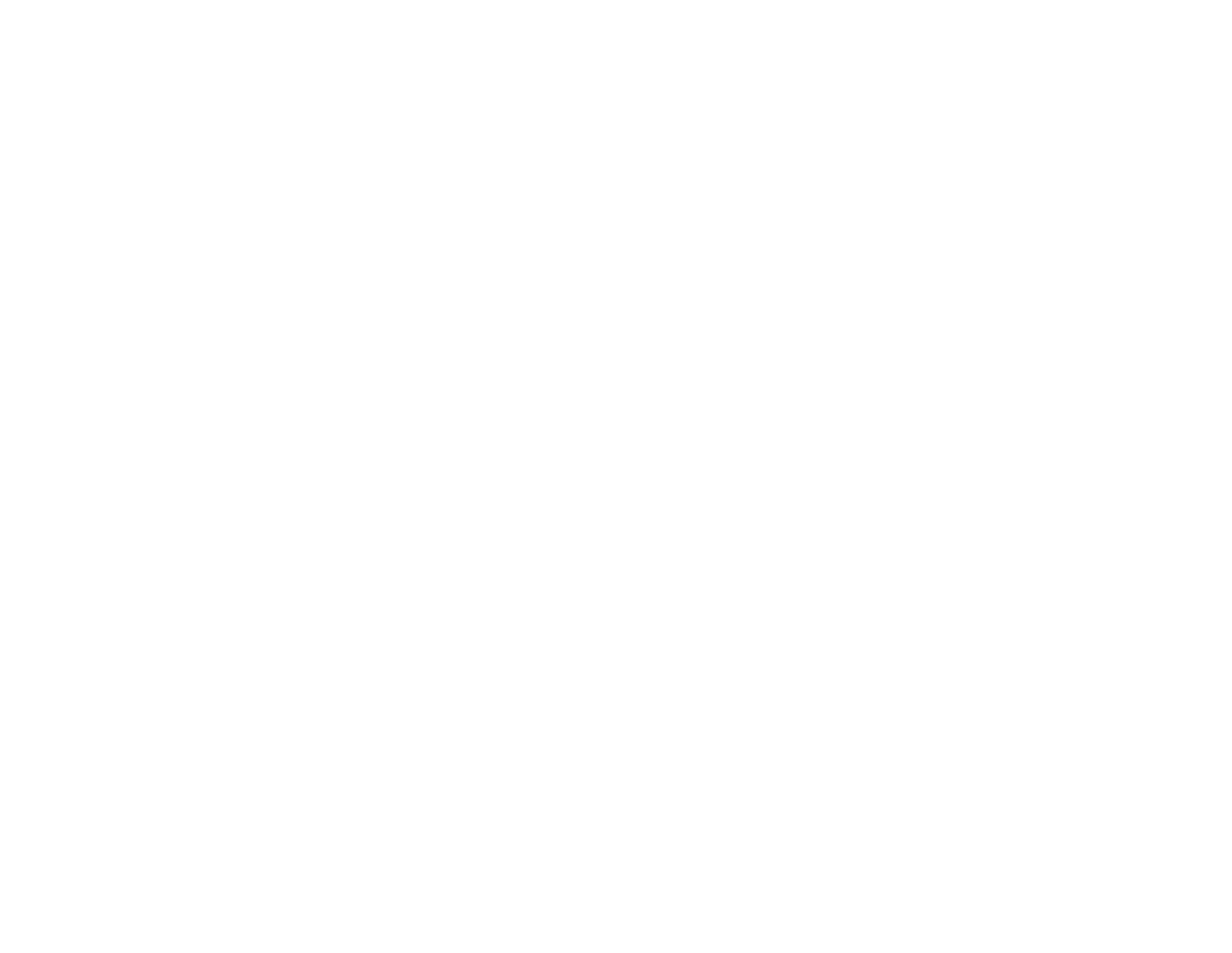| Tools/<br><b>Techniques</b>               | <b>Students</b>                                                                                                                                                                                                                                                    | <b>Teachers</b>                                                                                                                                                                                                                                                                                                                                | <b>Administration/Managers</b>                                                                                                                                   | <b>Remarks</b>                                                                                                                                                                                                                   |
|-------------------------------------------|--------------------------------------------------------------------------------------------------------------------------------------------------------------------------------------------------------------------------------------------------------------------|------------------------------------------------------------------------------------------------------------------------------------------------------------------------------------------------------------------------------------------------------------------------------------------------------------------------------------------------|------------------------------------------------------------------------------------------------------------------------------------------------------------------|----------------------------------------------------------------------------------------------------------------------------------------------------------------------------------------------------------------------------------|
| <b>Web-based</b><br>server                | + Available from anywhere on the<br>Internet.                                                                                                                                                                                                                      | + Simple for teachers to make<br>changes to the pages in their areas.                                                                                                                                                                                                                                                                          | Need to provide for technical<br>support of server, and to manage<br>the user accounts etc.                                                                      | We have liked having the<br>management of our own server<br>because we have been able to<br>experiment and get things right.                                                                                                     |
| <b>Provision of</b><br><b>Information</b> | + Flexible access, can choose time<br>and place to study.<br>+ Always know where to find class<br>notes.<br>Expense of printing materials.                                                                                                                         | + Lists of students to broadcast<br>messages to.<br>+ Timely updates and changes to<br>materials.                                                                                                                                                                                                                                              | Support for teacher and student<br>access issues.<br>Backup systems, archives.<br>Management of versions of<br>materials and students access to<br>old versions. | Publishing content means that you<br>can be sure of what a student has<br>been able to access.<br>Teacher managed updates means it<br>can be kept current.                                                                       |
| <b>Annotations</b><br><b>Technologies</b> | + Sharing questions and comments<br>with other students.<br>rest of the class.<br>+ Able to see what questions other<br>students have asked about a<br>particular bit of the class notes.<br>Sometimes getting too much extra<br>info about areas already studied. | + Easy to communicate with the<br>group.<br>$+$ Able to communicate easily with the $ +$ Saves multiple answering the same<br>question.<br>+ Provides easy indication of<br>changes needed for next time.<br>Need to clean up old comments<br>from last class.<br>Students are not familiar with the<br>use of annotations and misuse<br>them. | + Creates a completely visible trail of<br>teacher student interactions.<br>+ Able to audit the teaching/learning<br>processes.                                  | Able to create a classroom dynamic,<br>helps make isolated students feel that<br>they are a part of a group of students.<br>Simplifies management of<br>communications.<br>Puts the teacher back in contact with<br>their class. |
| <b>Email</b>                              | + Direct contact from teachers at any<br>time, from any place.<br>+ Can contact the rest of class<br>directly through class lists provided.<br>+ Can initiate contact with teachers.                                                                               | Can communicate with all students.<br>+ Can establish one to one<br>relationship with students.<br>+ Can broadcast messages.<br>Can become too much work.                                                                                                                                                                                      | Need to provide a way to keep<br>email addresses up to date.<br>+ Students can update own records.                                                               |                                                                                                                                                                                                                                  |
| Chat                                      | Not at convenient times.<br>+ Strong feeling of participation for<br>some.<br>Difficult to get a word in for others.                                                                                                                                               | Problems getting enough students<br>available at the same time, maybe<br>different for bigger groups.                                                                                                                                                                                                                                          | Provision made but not used. Chat<br>is provided as an optional tool to<br>teachers.                                                                             | Not of primary importance but worth<br>having available for some groups. An<br>optional tool which should be<br>available when a teacher requires it.                                                                            |
| <b>Forums</b>                             | + Opportunity to create special<br>purpose discussion with other<br>students.<br>Required a different area and<br>username to log on so didn't do it<br>much.                                                                                                      | + Opportunity for class discussions.<br>Not used much.                                                                                                                                                                                                                                                                                         | Provision made, not used.<br>Extra overheads of managing user<br>accounts, security, backups,<br>maintaining currency.                                           | Students used annotation for this<br>purpose.                                                                                                                                                                                    |

# **Table 4: IT's online delivery program: what worked and what didn't**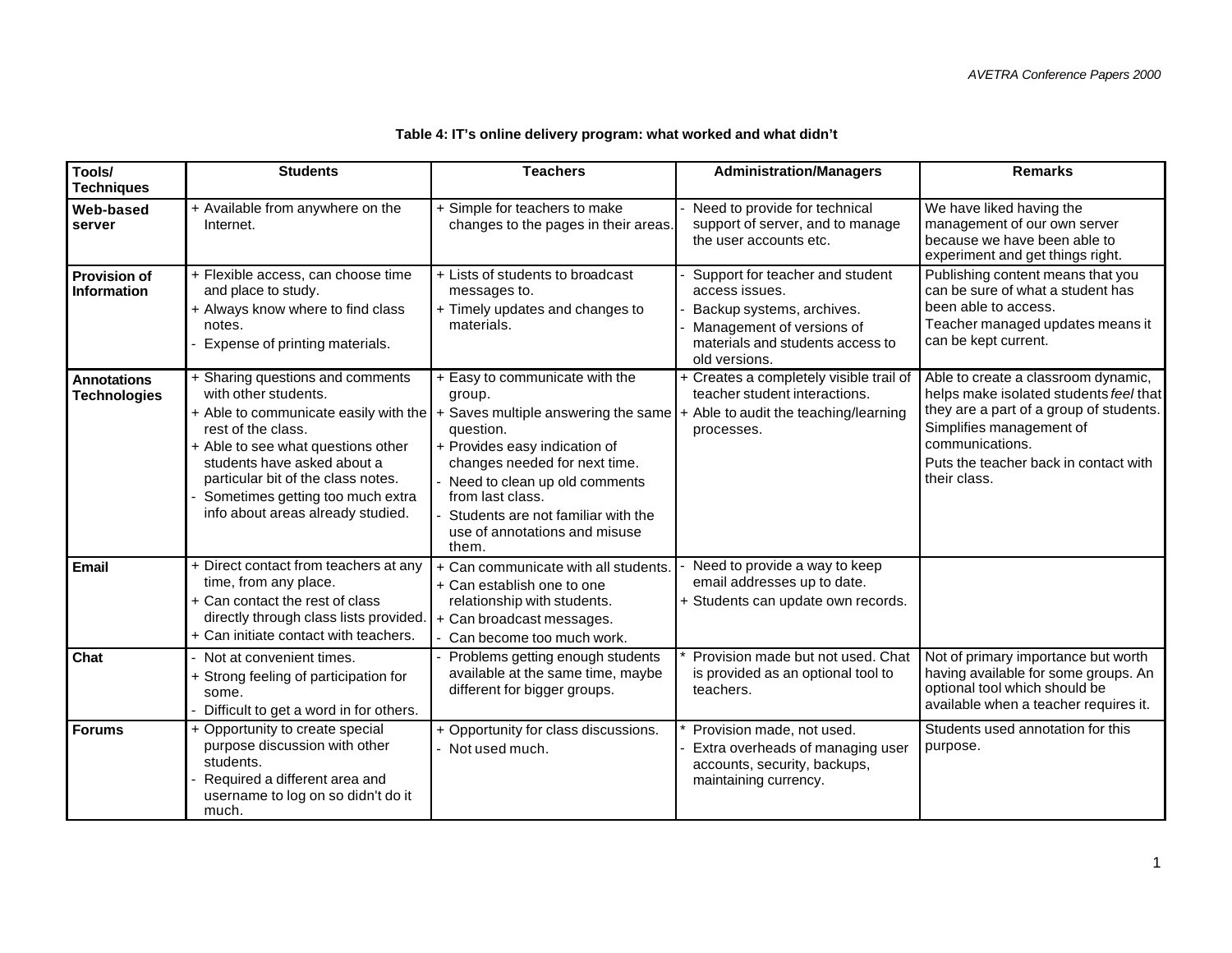| Tools/<br><b>Techniques</b>                                    | <b>Students</b>                                                                                                                                                                                                                                | <b>Teachers</b>                                                                                                                                                                                                               | <b>Administration/Managers</b>                                                                                                                                                           | <b>Remarks</b>                                                                                                                                                                                                                                                                                                                    |
|----------------------------------------------------------------|------------------------------------------------------------------------------------------------------------------------------------------------------------------------------------------------------------------------------------------------|-------------------------------------------------------------------------------------------------------------------------------------------------------------------------------------------------------------------------------|------------------------------------------------------------------------------------------------------------------------------------------------------------------------------------------|-----------------------------------------------------------------------------------------------------------------------------------------------------------------------------------------------------------------------------------------------------------------------------------------------------------------------------------|
| <b>Assessment</b><br>system                                    | + Fast turnaround of work with<br>comments and marks from teacher.<br>- The steps required to submit an<br>assignment or test are confusing.<br>+ Great to be able to do tests at<br>home.<br>Difficult to find a suitable test<br>supervisor. | + Can use various electronic<br>assistants to mark assignments.<br>- Large amounts of organising<br>needed because of OTEN and<br>TAFE reporting requirements.<br>- Vulnerable to line drops.                                 | Depends too much on teachers'<br>organising skills.<br>Missing or duplicated information<br>common.<br>Special training for clerical workers<br>to cope with different<br>documentation. | In spite of all the difficulties it is still so<br>much better for students to receive<br>fast turnaround for their results and<br>feedback. It is our first priority in<br>redesigning this system to add an<br>efficient assessment<br>management/student records system<br>which minimises the extra<br>administrative effort. |
| <b>Electronic</b><br><b>Newsletters for</b><br>course          | + Keeps learners informed about<br>general events and deadlines.<br>+ Serves to remind students that they<br>are doing this course.                                                                                                            | + Keeps teachers informed of what's<br>happenning in program.                                                                                                                                                                 | Time consuming.                                                                                                                                                                          | Yes. A significant element in creating<br>the bond between all members of the<br>community.                                                                                                                                                                                                                                       |
| <b>Weekly Roll Call</b>                                        | + Simple to use.                                                                                                                                                                                                                               | + Indicates that this student wants to<br>be part of this community/class.<br>- Doesn't indicate that a student is<br>working on individual module.                                                                           | + Provides a good indicator of<br>student commitment and<br>participation.                                                                                                               | Once it's set up it is trouble free, but<br>there may be more effective<br>measures which capture it to the<br>individual module level and can<br>capture how much attention the<br>student is giving.                                                                                                                            |
| <b>Modules are</b><br>timetabled to<br>have learner<br>support | + Provides motivation to get work<br>done while teacher support is<br>available.<br>+ Means there is access to the<br>specialised teacher when you need<br>them.<br>Fixed schedule may not fit with<br>personal needs.                         | + Good having students working<br>together through module so that<br>similar issues can be dealt with for<br>whole group.<br>Needs more chasing of slow<br>students.                                                          | + Easier to organise teachers time for<br>support.<br>Require much more organising of<br>whole course.                                                                                   | It costs more but gives much better<br>completion rates.                                                                                                                                                                                                                                                                          |
| <b>Orientation Day</b>                                         | + Get to meet other students.<br>- Have to gather in one place at one<br>time.<br>Difficult and expensive to get there.<br>+ Opportunity to ask questions in<br>person.                                                                        | + Teachers get to meet students.<br>+ Messages go to all involved with<br>immediate feedback.<br>+ Can clear up misunderstandings<br>immediately.<br>+ Ensures all students have skills to<br>get started when they get home. | + Verify all user accounts.<br>Stress testing of server when<br>everyone accesses it at same time.                                                                                       | In spite of the extra work and<br>expense, the orientation sessions<br>saved on later misunderstandings<br>and created the first bonds between<br>students.                                                                                                                                                                       |
| <b>Workshops</b>                                               | + Hands on learning and<br>demonstrations.<br>+ Able to meet up with students met<br>online.                                                                                                                                                   | Often unfamiliar environment to<br>work in.                                                                                                                                                                                   | Locating laboratories with suitable<br>equipment.<br>Locating suitable teacher.                                                                                                          | Good for student experience if able to<br>attend. If organisation difficulties are<br>not too big then would repeat.                                                                                                                                                                                                              |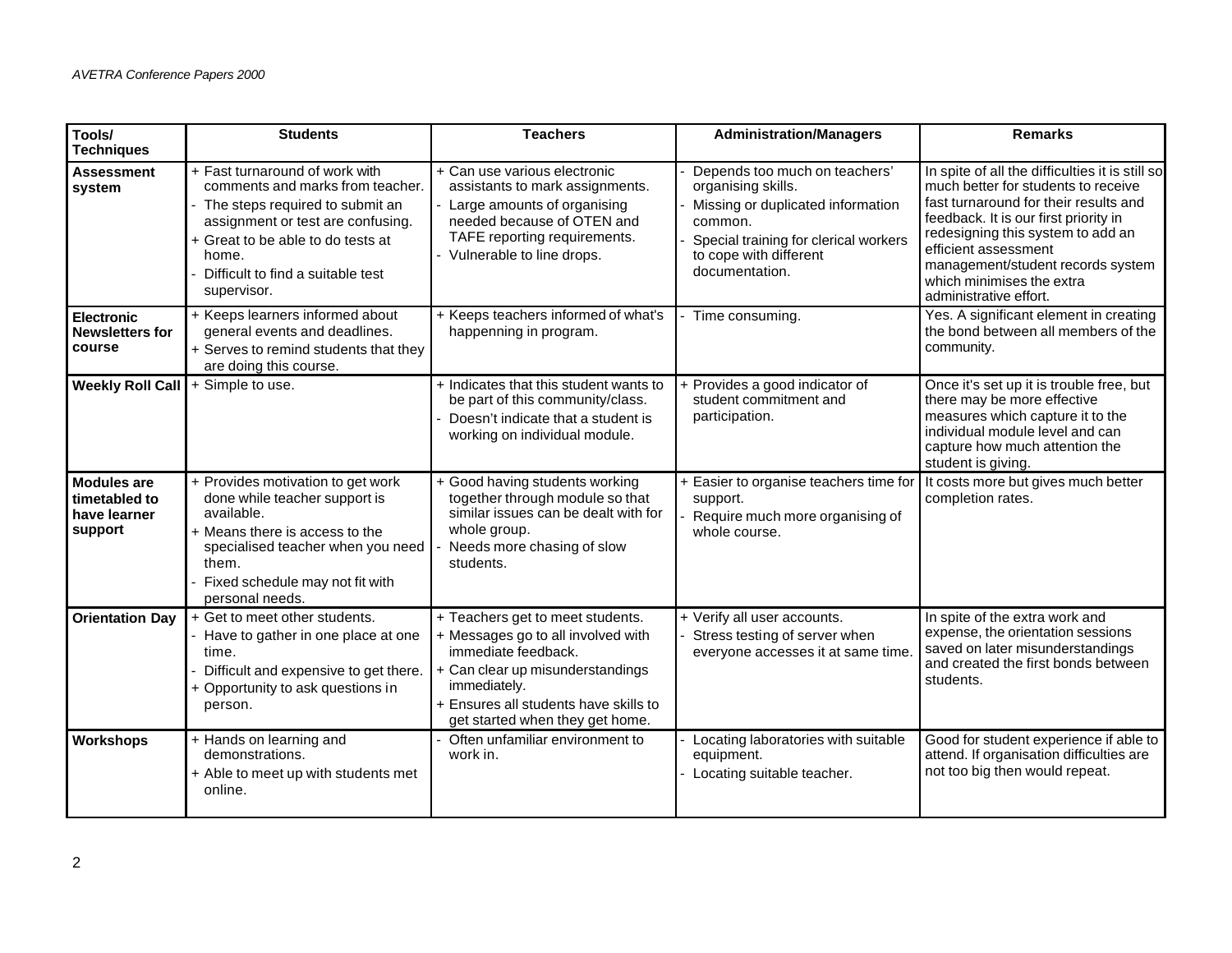| Tools/<br><b>Techniques</b>                           | <b>Students</b>                                                                                         | <b>Teachers</b>                                                                                                                                                                             | <b>Administration/Managers</b>                                                                                                  | <b>Remarks</b>                                                                                                                                                                                              |
|-------------------------------------------------------|---------------------------------------------------------------------------------------------------------|---------------------------------------------------------------------------------------------------------------------------------------------------------------------------------------------|---------------------------------------------------------------------------------------------------------------------------------|-------------------------------------------------------------------------------------------------------------------------------------------------------------------------------------------------------------|
| <b>Resources</b>                                      | Expense of providing own<br>equipment.                                                                  | Students have a large variety of<br>equipment that the teacher is not<br>necessarily familiar with.                                                                                         | + No need to provide equipment for<br>practical work.                                                                           | The only way to ensure students have<br>hands on access to equipment. An<br>incidental benefit is the students<br>develop a greater level of skills in<br>having to find and set up their own<br>equipment. |
| <b>Results</b><br>feedback                            | + Good to be able to see whole<br>classes results to see how<br>individual marks are fitting in.        | + Nothing set up to do it so lots of<br>extra effort.                                                                                                                                       |                                                                                                                                 | In designing an automated system we<br>would include the ability to see the<br>whole classes results/progress<br>(anonymously)                                                                              |
| Selection of<br>students                              | Long winded application process.                                                                        | + Automated system of collecting<br>application data was easy to use.<br>+ Careful selection of existing ability<br>to use internet meant fewer<br>problems unrelated to course<br>content. | + Additional admin effort to set up<br>automated system.<br>Not connected to enrolment system<br>so data needs to be reentered. | If the online selection system could<br>be integrated with an online<br>enrolment step it would be excellent.                                                                                               |
| Learning<br>Community<br>Student/staff<br>biographies | + Able to see who else is studying the<br>course.<br>+ Some information available on<br>other students. | Able to get an understanding of the<br>students as individuals from<br>biographies published.                                                                                               | Space provided for students to<br>introduce themselves to the rest of<br>their class.                                           | A very important aspect of simulating<br>college dynamics.                                                                                                                                                  |
| Online<br>enrolment                                   | - Not available.                                                                                        |                                                                                                                                                                                             |                                                                                                                                 | Very desirable – the closer we can<br>get to 100% online for all processes<br>the more to be gained.                                                                                                        |
| Online<br>assessment                                  | + Could be interesting.                                                                                 | + Useful for tracking progress.                                                                                                                                                             | Expensive to create useful system.                                                                                              | Would like to try this                                                                                                                                                                                      |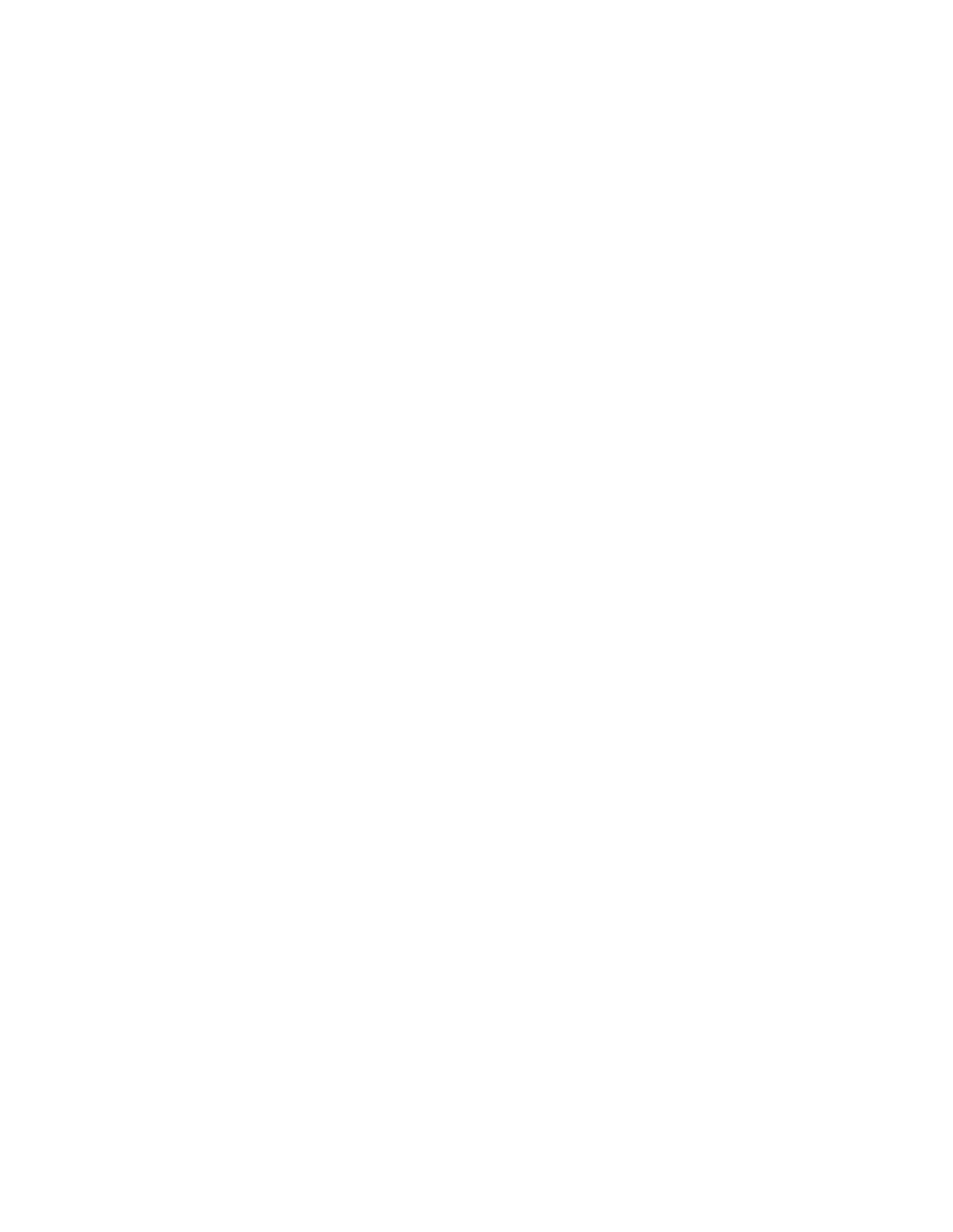# **CONCLUSION**

For those students who prefer to study off campus, online delivery has many advantages over other techniques in its ability to create a community. But until systematic automation of the administrative tasks can be provided we will have to limit the amount of effort teachers put in to foster a community experience for students.

What students want is to have all the benefits of studying in a college environment without the problems of time and location. Not only do they want to learn new skills, they want to complete a qualification and meet up with colleagues also involved in their field.

What teachers want is to have autonomy over their teaching space online at the same time as accessing the institutional administrative databases and shared resources systems. Teachers want to get on with their teaching and have all the administration handled for them.

What managers want is to ensure that a reliable and quality education service is provided at a minimum cost.

Everyone is likely to be happy if technology is used to minimise the repetitive tasks and let the individuals get on with the more creative aspects of teaching and learning.

# **References**

Fitzgerald, M. (1999) 'Toward a Model of Distributed Learning: An Interview with Mike Fitzgerald' in *Educom Review*, November/December 1999. Available online at <http://www.educause.edu/ir/library/html/erm9967.html>.

Gibson, J. (1997) *Evaluation of a Trial of Internet Teaching in TAFE NSW*, AusWeb 1997, July, Brisbane. Available online at <http://ausweb.scu.edu.au/proceedings/gibson/paper.html>.

Holmes, W.N. (1999) 'The Myth of the Educational Computer' in *Computer*, September 1999.

O'Hara, K. & Sellen, A. (1997) *A Comparison of Reading Paper and On-Line Documents*, CHI97, July, Atlanta, Georgia, USA. Available online at <http://www.acm.org/sigchi/chi97/proceedings/paper/koh.htm>.

Webb, G. (1999) *The Economics of Online Delivery*, ANTA Net\*Working Online Conference 1999, 19 July - 13 August. Available online at <http://vc.tafensw.edu.au/site/it/library/99webb01/99webb01.htm>.

Webb, G. & Cilesio, C. (1998) *An Investigation into the Costs and Benefits of Internet-Based Delivery*, Open Learning 1998, December, Brisbane. Available online at <http://vc.tafensw.edu.au/site/it/library/98weci02/98weci02.htm>.

Webb, G. & Cilesio, C. (1999a) 'The Results of an Investigation into the Costs and Benefits of Online Delivery', *EduCause* 1999, April, Sydney.

Webb, G. & Cilesio, C. (1999b) *Anatomy of a Successful Online Delivery Programme*, ANTA Net\*Working Online Conference 1999, 19 July - 13 August. Available online at <http://vc.tafensw.edu.au/site/it/library/99weci04/99weci04.htm>.

Webb, G. & Cilesio, C. (1999c) *The Costs and Benefits of Online Delivery*, ODLAA 1999, August. Available online at <http://vc.tafensw.edu.au/site/it/library/99weci03/99weci03.htm>.

# **URLs (Links)**

- URL-1 The OTEN (Open Training and Education Network) home page: <http://www.oten.edu.au/oten>.
- URL-2 The InfoTech Virtual Campus home page: <http://vc.tafensw.edu.au>.